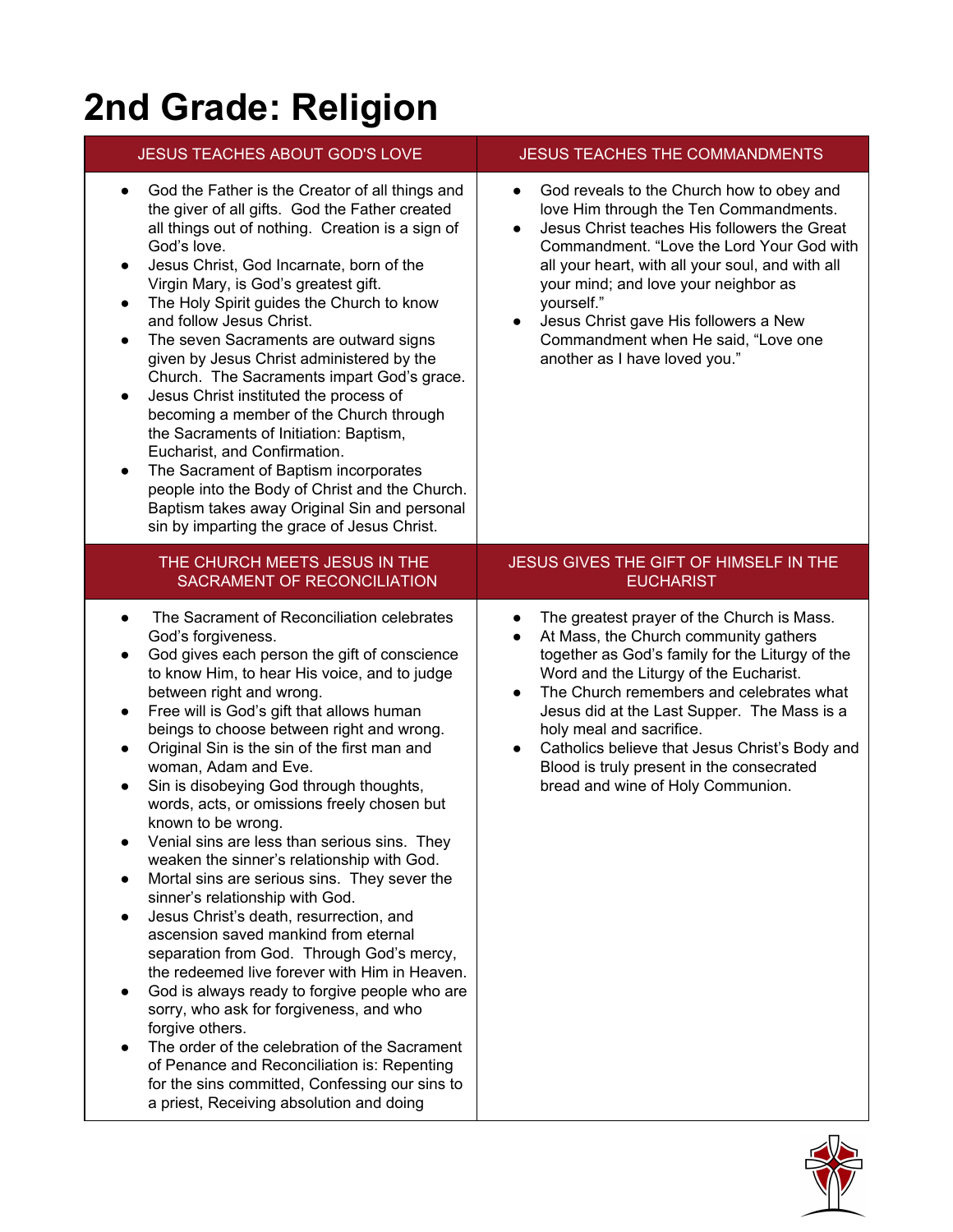| penance, correcting any wrong that was done.                                                                                                                                                                                                                                                                                                                                                                                                                                                                      |                                                                                                                                                                                                                                                                                                                                                                                                                                                                                                                                                                                                                                                                                                                                                                                                                |
|-------------------------------------------------------------------------------------------------------------------------------------------------------------------------------------------------------------------------------------------------------------------------------------------------------------------------------------------------------------------------------------------------------------------------------------------------------------------------------------------------------------------|----------------------------------------------------------------------------------------------------------------------------------------------------------------------------------------------------------------------------------------------------------------------------------------------------------------------------------------------------------------------------------------------------------------------------------------------------------------------------------------------------------------------------------------------------------------------------------------------------------------------------------------------------------------------------------------------------------------------------------------------------------------------------------------------------------------|
| <b>JESUS GIVES HIS SPIRIT TO THE CHURCH</b>                                                                                                                                                                                                                                                                                                                                                                                                                                                                       | THE MYSTERY OF JESUS CHRIST IS<br>EXPRESSED IN THE LITURGICAL LIFE OF THE<br><b>CHURCH</b>                                                                                                                                                                                                                                                                                                                                                                                                                                                                                                                                                                                                                                                                                                                     |
| Each member of the Church is called by God<br>to a life of holiness and service. The saints<br>serve as examples of holiness and how to<br>live.<br>The Holy Spirit is a helper, guide, and teacher<br>who helps people share their gifts with others.<br>Disciples of Jesus follow His example by<br>practicing peace and justice, and helping<br>people in need.<br>The Sacraments at the Service of Communion<br>are Holy Orders (teaching and serving) and<br>Matrimony (promise of faith, love, and caring). | Jesus is the head of the universal Church.<br>The Pope is the successor of St. Peter and<br>the head of the Church on earth.<br>The Church celebrates the liturgical year with<br>symbols and colors.<br>Mary is the mother of Jesus Christ and the<br>Church.<br>The Marian devotions are rooted in Jesus<br>Christ's relationship with His mother, Mary,<br>and Mary's role in God's plan of salvation.<br>The Communion of Saints is the community of<br>believers, the living and the dead. It includes<br>those in Heaven, those living as God's people<br>on earth and those in purgatory, waiting to be<br>with God. The Liturgy of the Eucharist unites<br>the community of believers.<br>Jesus Christ's love bonds His people together<br>in the Mystical Body. This is called The Body<br>of Christ. |

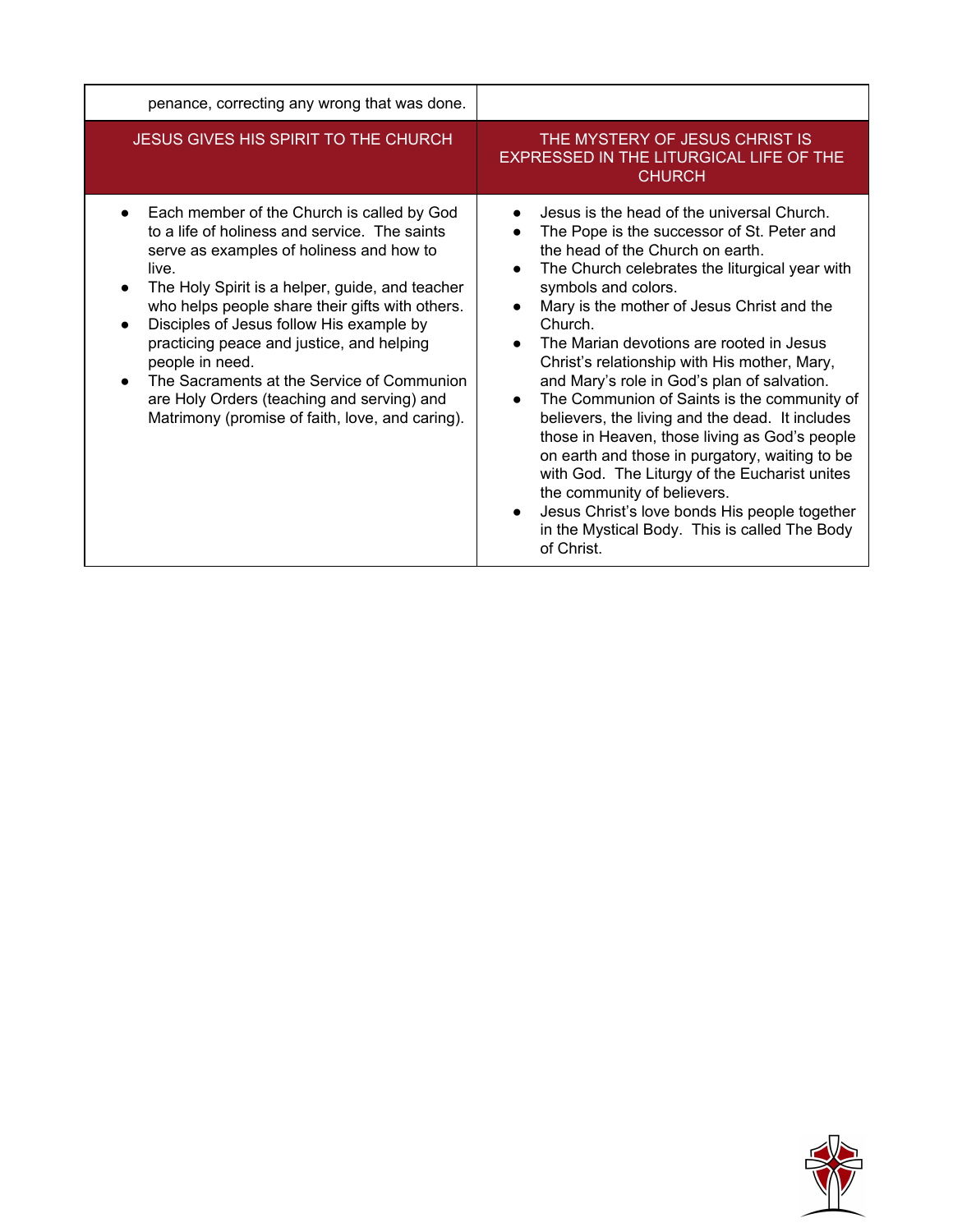# **2nd Grade: Reading/ELA**

| <b>Reads Grade Level Text</b>                                                                                                                                                                                                                                                                                                                                                                                                                                                                                                                                                                                                  | <b>Sight Words/Fluency</b>                                                                                                                                                                                                                                                                                                                                                                                                                                                                                                                                                                                                                                                                                                                                                                                                                                                                                                                                                                                                                                                                                                                                                                                                                                                                                                                                                                                                                                 |
|--------------------------------------------------------------------------------------------------------------------------------------------------------------------------------------------------------------------------------------------------------------------------------------------------------------------------------------------------------------------------------------------------------------------------------------------------------------------------------------------------------------------------------------------------------------------------------------------------------------------------------|------------------------------------------------------------------------------------------------------------------------------------------------------------------------------------------------------------------------------------------------------------------------------------------------------------------------------------------------------------------------------------------------------------------------------------------------------------------------------------------------------------------------------------------------------------------------------------------------------------------------------------------------------------------------------------------------------------------------------------------------------------------------------------------------------------------------------------------------------------------------------------------------------------------------------------------------------------------------------------------------------------------------------------------------------------------------------------------------------------------------------------------------------------------------------------------------------------------------------------------------------------------------------------------------------------------------------------------------------------------------------------------------------------------------------------------------------------|
| Read at a level M (Fountas & Pinnell) or<br>499 (Lexile) at year end.<br>Read independently for a sustained<br>period of time.                                                                                                                                                                                                                                                                                                                                                                                                                                                                                                 | <b>Sight Words</b><br>Memorize sight words from Fry Sight<br>$\bullet$<br>Word Lists (201-400)<br>Fluency<br>Read grade level text orally with accuracy<br>Read grade level text orally with<br>$\bullet$<br>appropriate rate (90-120 WPM)<br>Read grade level text with expression<br>Reread when needed<br>Use context clues to self correct<br>$\circ$                                                                                                                                                                                                                                                                                                                                                                                                                                                                                                                                                                                                                                                                                                                                                                                                                                                                                                                                                                                                                                                                                                  |
| <b>Phonics/Word Analysis</b>                                                                                                                                                                                                                                                                                                                                                                                                                                                                                                                                                                                                   | Vocabulary                                                                                                                                                                                                                                                                                                                                                                                                                                                                                                                                                                                                                                                                                                                                                                                                                                                                                                                                                                                                                                                                                                                                                                                                                                                                                                                                                                                                                                                 |
| Distinguish long and short vowels when<br>$\bullet$<br>reading regularly spelled one-syllable words.<br>Know spelling-sound correspondences for<br>$\bullet$<br>additional common vowel teams.<br>Decode regularly spelled words<br>$\bullet$<br>Decode regularly spelled two-syllable words<br>$\bullet$<br>with long vowels.<br>Decode words with common prefixes and<br>$\bullet$<br>suffixes.<br>Identify words with inconsistent but common<br>spelling-sound correspondences.<br>Identify and read contractions and<br>$\bullet$<br>abbreviations.<br>Recognize and read grade-appropriate<br>irregularly spelled words. | Use sentence-level context as a clue to the<br>$\bullet$<br>meaning of a word or phrase.<br>Determine the meaning of the new word<br>$\bullet$<br>formed when a known prefix is added to a<br>known word (e.g., happy/unhappy, tell/retell).<br>Use a known root word as a clue to the<br>$\bullet$<br>meaning of an unknown word with the same<br>root (e.g., addition, additional).<br>Use knowledge of the meaning of individual<br>$\bullet$<br>words to predict the meaning of compound<br>words (e.g., birdhouse, lighthouse, housefly;<br>bookshelf, notebook, bookmark).<br>Use glossaries and beginning dictionaries,<br>$\bullet$<br>both print and digital, to determine or clarify<br>the meaning of words and phrases.<br>Alphabetize a series of words<br>$\bullet$<br>Demonstrate understanding of word<br>$\bullet$<br>relationships and nuances in word meanings.<br>Identify real-life connections between words<br>$\bullet$<br>and their use (e.g., describe foods that are<br>spicy or juicy).<br>Distinguish shades of meaning among closely<br>$\bullet$<br>related verbs (e.g., toss, throw, hurl) and<br>closely related adjectives (e.g., thin, slender,<br>skinny, scrawny).<br>Use words and phrases acquired through<br>$\bullet$<br>conversations, reading and being read to,<br>and responding to texts, including using<br>adjectives and adverbs to describe (e.g.,<br>When other kids are happy that makes me<br>happy). |

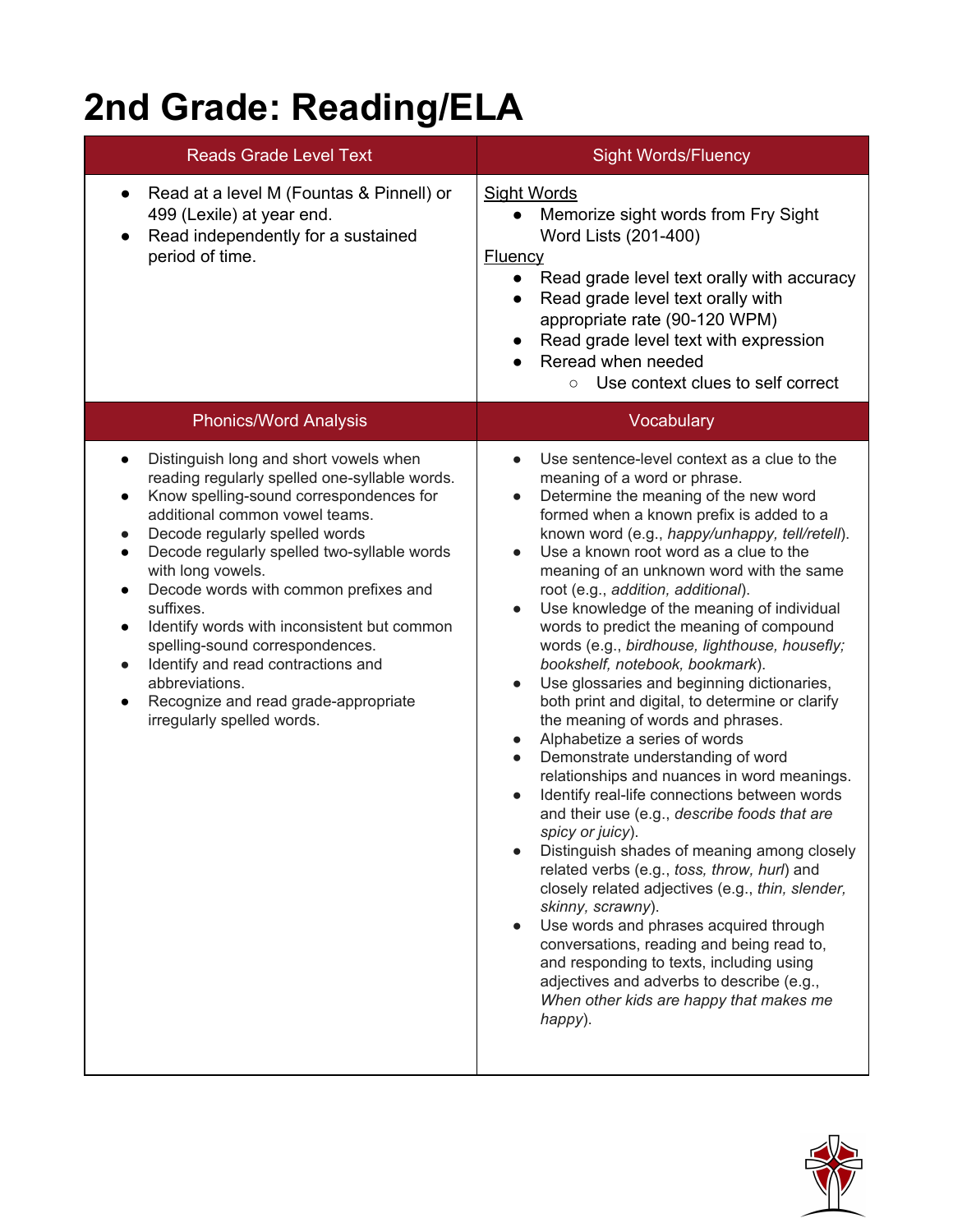### Comprehension Skills and Strategies

### Literary Text

- Ask and answer such questions as *who, what, where, when, why*, and *how* to demonstrate understanding of key details in a text.
- Recount stories, including fables and folktales from diverse cultures, and determine their central message, lesson, or moral.
- Describe how characters in a story respond to major events and challenges.
- Describe how words and phrases (e.g., regular beats, alliteration, rhymes, repeated lines) supply rhythm and meaning in a story, poem, or song.
- Describe the overall structure of a story, including describing how the beginning introduces the story and the ending concludes the action[.](http://www.corestandards.org/ELA-Literacy/RL/2/6/)
- Acknowledge differences in the points of view of characters, including by speaking in a different voice for each character when reading dialogue aloud[.](http://www.corestandards.org/ELA-Literacy/RL/2/7/)
- Use information gained from the illustrations and words in a print or digital text to demonstrate understanding of its characters, setting, or plot[.](http://www.corestandards.org/ELA-Literacy/RL/2/9/)
- Compare and contrast two or more versions of the same story (e.g., Cinderella stories) by different authors or from different cultures[.](http://www.corestandards.org/ELA-Literacy/RL/2/10/)
- By the end of the year, read and comprehend literature, including stories and poetry, in the grades 2-3 text complexity band proficiently, with scaffolding as needed at the high end of the range.
- Distinguish between fiction and nonfiction.
- Distinguish between biographies and autobiographies.

### Informational Text

- Ask and answer such questions as *who, what, where, when, why*, and *how* to demonstrate understanding of key details in a text[.](http://www.corestandards.org/ELA-Literacy/RI/2/2/)
- Identify the main topic of a multiparagraph text as well as the focus of specific paragraphs within the text[.](http://www.corestandards.org/ELA-Literacy/RI/2/3/)
- Describe the connection between a series of historical events, scientific ideas or concepts, or steps in technical procedures in a text[.](http://www.corestandards.org/ELA-Literacy/RI/2/4/)
- Determine the meaning of words and phrases in a text relevant to a *grade 2 topic or subject area[.](http://www.corestandards.org/ELA-Literacy/RI/2/5/)*
- Know and use various text features (e.g., captions, bold print, subheadings, glossaries, indexes, electronic menus, icons) to locate key facts or information in a text efficiently.
- Identify the main purpose of a text, including what the author wants to answer, explain, or describe[.](http://www.corestandards.org/ELA-Literacy/RI/2/7/)
- Explain how specific images (e.g., a diagram showing how a machine works) contribute to and clarify a text.
- Describe how reasons support specific points the author makes in a text[.](http://www.corestandards.org/ELA-Literacy/RI/2/9/)
- Compare and contrast the most important points presented by two texts on the same topic.
- Follow multi-step written directions.

| Writing                                                                                                                                                                                                                                                                                                                                                | Conventions: spelling, capitalization, punctuation,<br>usage grammar and Handwriting                                                                                                                                                                                  |
|--------------------------------------------------------------------------------------------------------------------------------------------------------------------------------------------------------------------------------------------------------------------------------------------------------------------------------------------------------|-----------------------------------------------------------------------------------------------------------------------------------------------------------------------------------------------------------------------------------------------------------------------|
| Plan a first draft be generating ideas for<br>$\bullet$<br>writing such as drawing and brainstorming<br>Develop drafts into a focused piece of writing<br>$\bullet$<br>by: organizing with structure and developing<br>an idea with specific and relevant details<br>Revise drafts by adding, deleting, or<br>rearranging words, phrases, or sentences | Conventions<br>Use collective nouns (e.g., group).<br>$\bullet$<br>Form and use frequently occurring irregular<br>$\bullet$<br>plural nouns (e.g., feet, children, teeth, mice,<br>fish).<br>Use reflexive pronouns (e.g., <i>myself,</i><br>$\bullet$<br>ourselves). |

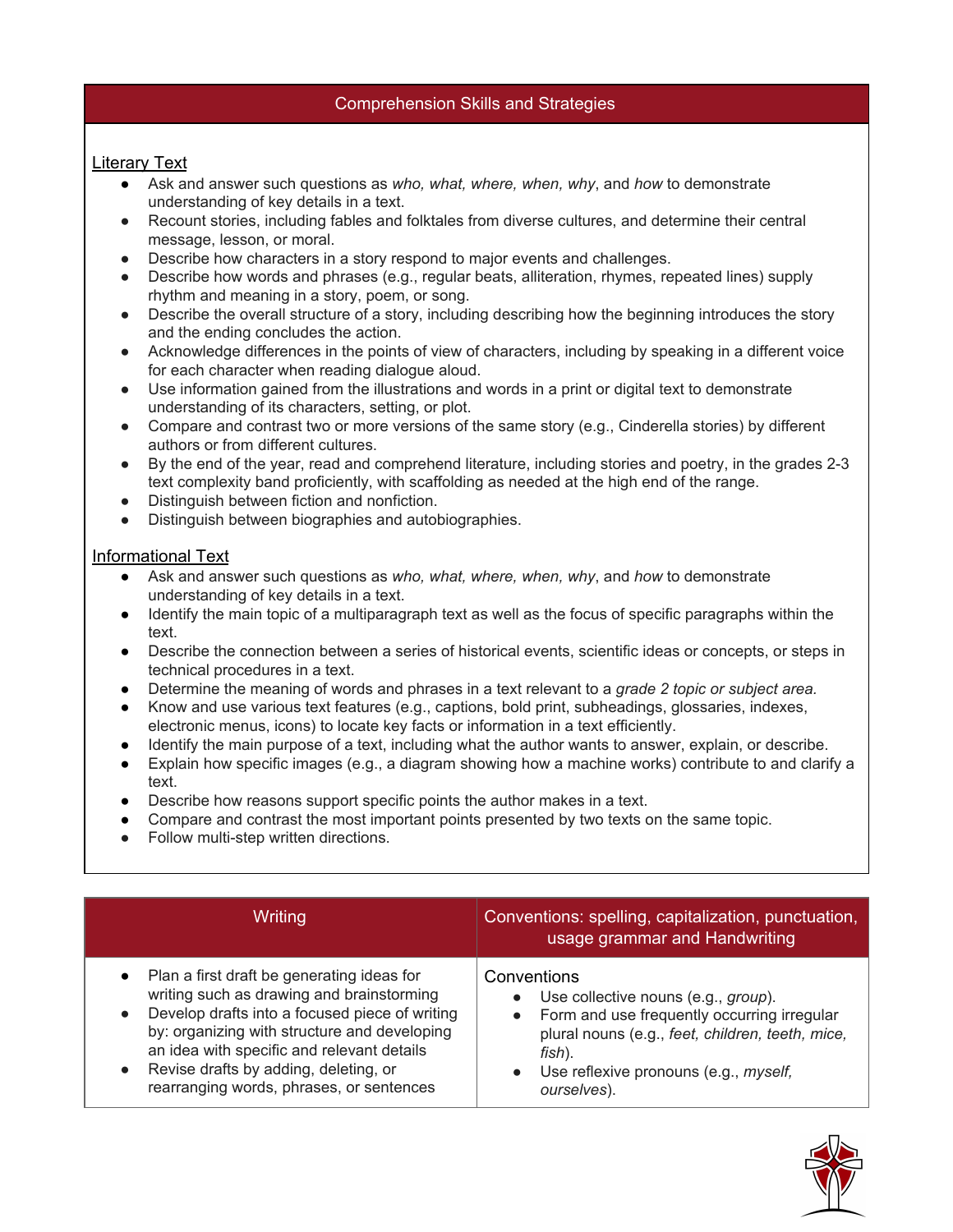| Form and use the past tense of frequently<br>$\bullet$<br>occurring irregular verbs (e.g., sat, hid, told).<br>Use adjectives and adverbs, and choose<br>$\bullet$                                                                                                                                                                                                                                                                                                                                                                                                                                                                                                                                                                                                                                                                                                                                                                                                                                                        |
|---------------------------------------------------------------------------------------------------------------------------------------------------------------------------------------------------------------------------------------------------------------------------------------------------------------------------------------------------------------------------------------------------------------------------------------------------------------------------------------------------------------------------------------------------------------------------------------------------------------------------------------------------------------------------------------------------------------------------------------------------------------------------------------------------------------------------------------------------------------------------------------------------------------------------------------------------------------------------------------------------------------------------|
| between them depending on what is to be<br>modified.<br>Produce, expand, and rearrange complete<br>$\bullet$<br>simple and compound sentences (e.g., The<br>boy watched the movie; The little boy watched<br>the movie; The action movie was watched by<br>the little boy).<br>Distinguish among statements and questions.<br>Handwriting<br><b>Print Neatly</b><br>Form letters correctly<br>Capitalization and Punctuation<br>Capitalize holidays, product names, and<br>$\bullet$<br>geographic names.<br>Use commas in greetings and closings of<br>$\bullet$<br>letters.<br>Use an apostrophe to form contractions and<br>$\bullet$<br>frequently occurring possessives.<br>Consult reference materials, including<br>$\bullet$<br>beginning dictionaries, as needed to check<br>and correct spellings.<br>Spelling<br>Generalize learned spelling patterns when<br>$\bullet$<br>writing words (e.g., cage $\rightarrow$ badge; boy $\rightarrow$<br>boil).<br>Spell simple contractions, base words with<br>endings |
| <b>Speaking and Listening</b>                                                                                                                                                                                                                                                                                                                                                                                                                                                                                                                                                                                                                                                                                                                                                                                                                                                                                                                                                                                             |
| Participate in collaborative conversations with<br>diverse partners about grade 2 topics and<br>texts with peers and adults in small and larger<br>groups.<br>Follow agreed-upon rules for discussions<br>(e.g., gaining the floor in respectful ways,<br>listening to others with care, speaking one at<br>a time about the topics and texts under<br>discussion).<br>Build on others' talk in conversations by<br>linking their comments to the remarks of<br>others.                                                                                                                                                                                                                                                                                                                                                                                                                                                                                                                                                   |
|                                                                                                                                                                                                                                                                                                                                                                                                                                                                                                                                                                                                                                                                                                                                                                                                                                                                                                                                                                                                                           |

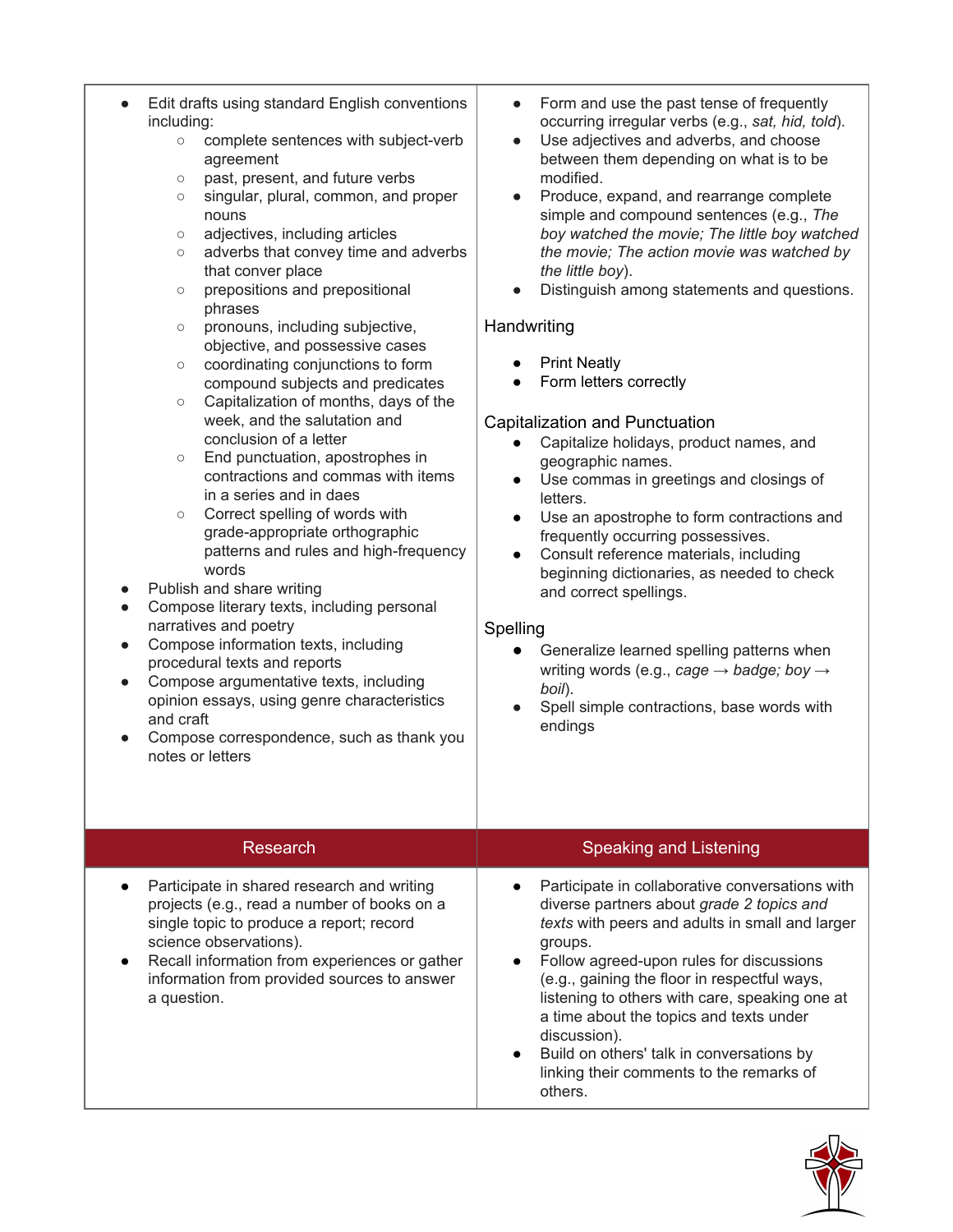| Ask for clarification and further explanation as<br>needed about the topics and texts under<br>discussion.<br>Recount or describe key ideas or details from<br>a text read aloud or information presented<br>orally or through other media.<br>Ask and answer questions about what a<br>speaker says in order to clarify<br>comprehension, gather additional information,<br>or deepen understanding of a topic or issue.<br>Presentation of Knowledge and Ideas:<br>Tell a story or recount an experience with<br>appropriate facts and relevant, descriptive<br>details, speaking audibly in coherent<br>sentences.<br>Create audio recordings of stories or poems;<br>add drawings or other visual displays to<br>stories or recounts of experiences when<br>appropriate to clarify ideas, thoughts, and<br>feelings.<br>Produce complete sentences when<br>appropriate to task and situation in order to<br>provide requested detail or clarification. |
|------------------------------------------------------------------------------------------------------------------------------------------------------------------------------------------------------------------------------------------------------------------------------------------------------------------------------------------------------------------------------------------------------------------------------------------------------------------------------------------------------------------------------------------------------------------------------------------------------------------------------------------------------------------------------------------------------------------------------------------------------------------------------------------------------------------------------------------------------------------------------------------------------------------------------------------------------------|

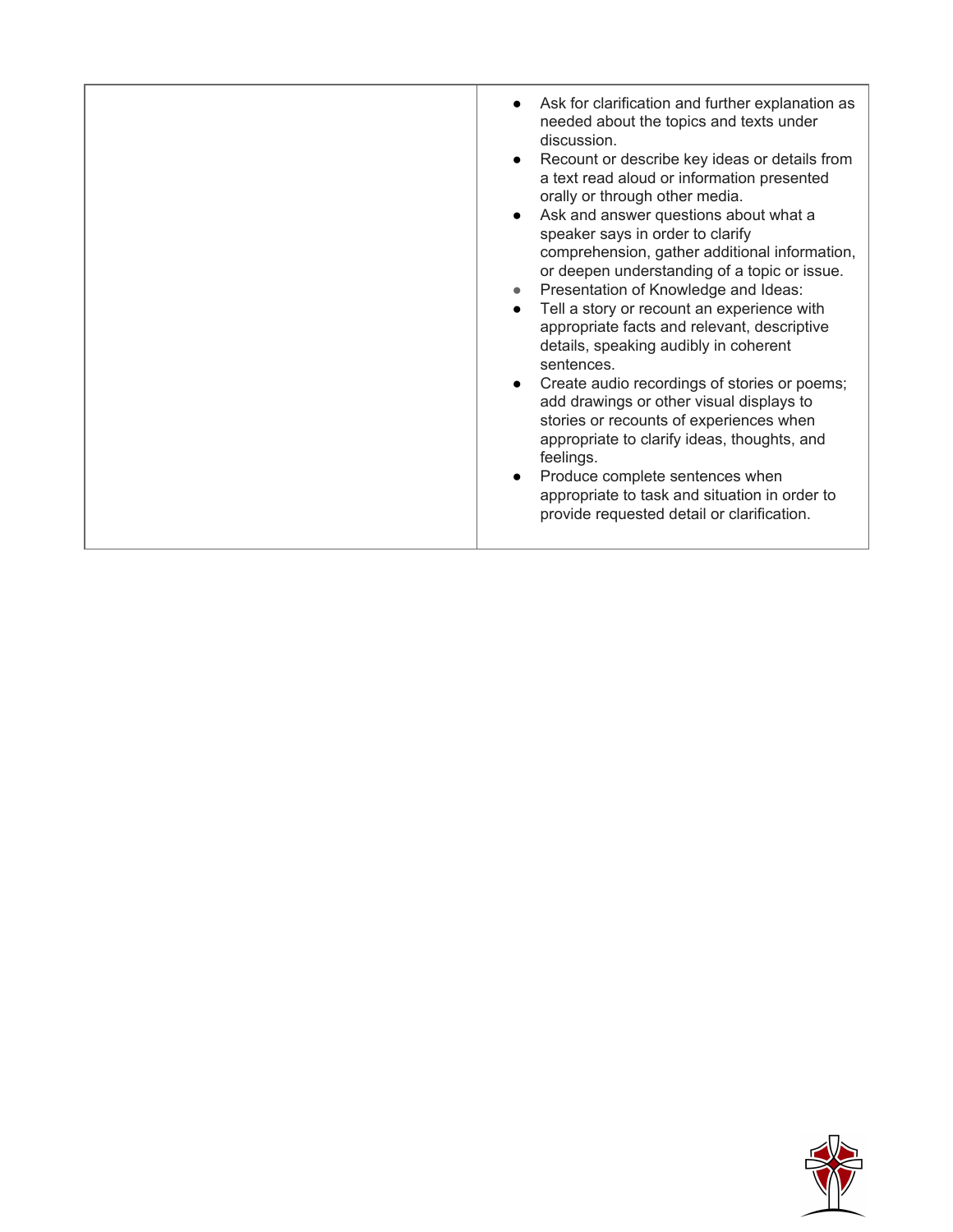# **2nd Grade: Math**

- Use addition and subtraction within 100 to solve one- and two-step word problems involving situations of adding to, taking from, putting together, taking apart, and comparing, with unknowns in all positions, e.g., by using drawings and equations with a symbol for the unknown number to represent the problem.
- Fluently add and subtract within 20 using mental strategies. By end of Grade 2, know from memory all sums of two one-digit numbers.
- Determine whether a group of objects (up to 20) has an odd or even number of members, e.g., by pairing objects or counting them by 2s; write an equation to express an even number as a sum of two equal addends.
- Use addition to find the total number of objects arranged in rectangular arrays with up to 5 rows and up to 5 columns; write an equation to express the total as a sum of equal addends.
- Find patterns in numbers such as in a 100s chart.

## Operations and Algebraic Thinking Numbers and Operations (Base 10)

- Understand that the three digits of a three-digit number represent amounts of hundreds, tens, and ones; e.g., 706 equals 7 hundreds, 0 tens, and 6 ones.
- Count within 1000; skip-count by 5s, 10s, and 100s.
- Read and write numbers to 1000 using base-ten numerals, number names, and expanded form.
- Compare two three-digit numbers based on meanings of the hundreds, tens, and ones digits, using  $>$ ,  $=$ , and  $\le$  symbols to record the results of comparisons.
- Recall and apply basic addition and subtraction facts (to 18).
- Model addition and subtraction of two digit numbers with objects, pictures, words, and numbers.
- Show equivalent representations for whole numbers by using addition and subtraction facts.
- Fluently add and subtract within 100 using strategies based on place value, properties of operations, and/or the relationship between addition and subtraction.
- Add up to four two-digit numbers using strategies based on place value and properties of operations
- Add and subtract within 1000, using concrete models or drawings and strategies based on place value, properties of operations, and/or the relationship between addition and subtraction; relate the strategy to a written method.
- Mentally add 10 or 100 to a given number 100-900, and mentally subtract 10 or 100 from a given number 100-900.
- Explain why addition and subtraction strategies work, using place value and the properties of operations.

| <b>Measurement and Data</b>                                                                                                                                                                   | Geometry                                                                                                                                                                          |
|-----------------------------------------------------------------------------------------------------------------------------------------------------------------------------------------------|-----------------------------------------------------------------------------------------------------------------------------------------------------------------------------------|
| Measure the length of an object by selecting<br>and using appropriate tools such as rulers,<br>yardsticks, meter sticks, and measuring tapes.<br>Measure the length of an object twice, using | Recognize and draw shapes having specified<br>attributes, such as a given number of angles<br>or a given number of equal faces. Identify<br>triangles, quadrilaterals, pentagons, |

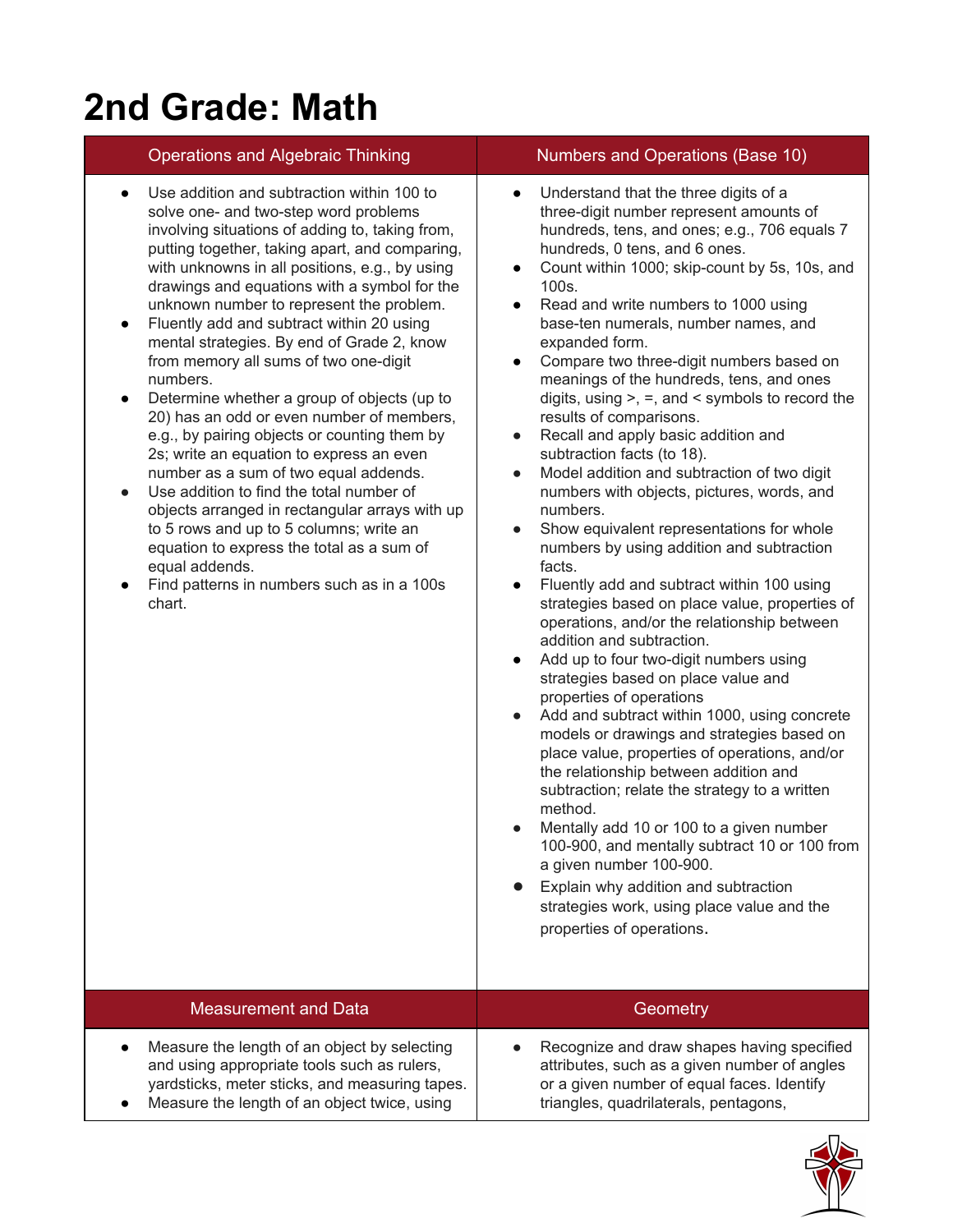length units of different lengths for the two measurements; describe how the two measurements relate to the size of the unit chosen.

- Estimate lengths using units of inches, feet, centimeters, and meters.
- Measure to determine how much longer one object is than another, expressing the length difference in terms of a standard length unit.
- Use addition and subtraction within 100 to solve word problems involving lengths that are given in the same units, e.g., by using drawings (such as drawings of rulers) and equations with a symbol for the unknown number to represent the problem.
- Represent whole numbers as lengths from 0 on a number line diagram with equally spaced points corresponding to the numbers 0, 1, 2, ..., and represent whole-number sums and differences within 100 on a number line diagram.
- Tell and write time from analog and digital clocks to the nearest five minutes, using a.m. and p.m[.](http://www.corestandards.org/Math/Content/2/MD/C/8/)
- Solve word problems involving dollar bills, quarters, dimes, nickels, and pennies, using \$ and ¢ symbols appropriately.
- Generate measurement data by measuring lengths of several objects to the nearest whole unit, or by making repeated measurements of the same object. Show the measurements by making a line plot, where the horizontal scale is marked off in whole-number units.
- Draw a picture graph and a bar graph (with single-unit scale) to represent a data set with up to four categories. Solve simple put-together, take-apart, and compare problems using information presented in a bar graph.
- Determine the value of a collection of coins up to one dollar.

hexagons, and cubes[.](http://www.corestandards.org/Math/Content/2/G/A/2/)

- Partition a rectangle into rows and columns of same-size squares and count to find the total number of them[.](http://www.corestandards.org/Math/Content/2/G/A/3/)
- Partition circles and rectangles into two, three, or four equal shares, describe the shares using the words halves, thirds, half of, a third of, etc., and describe the whole as two halves, three thirds, four fourths. Recognize that equal shares of identical wholes need not have the same shape.

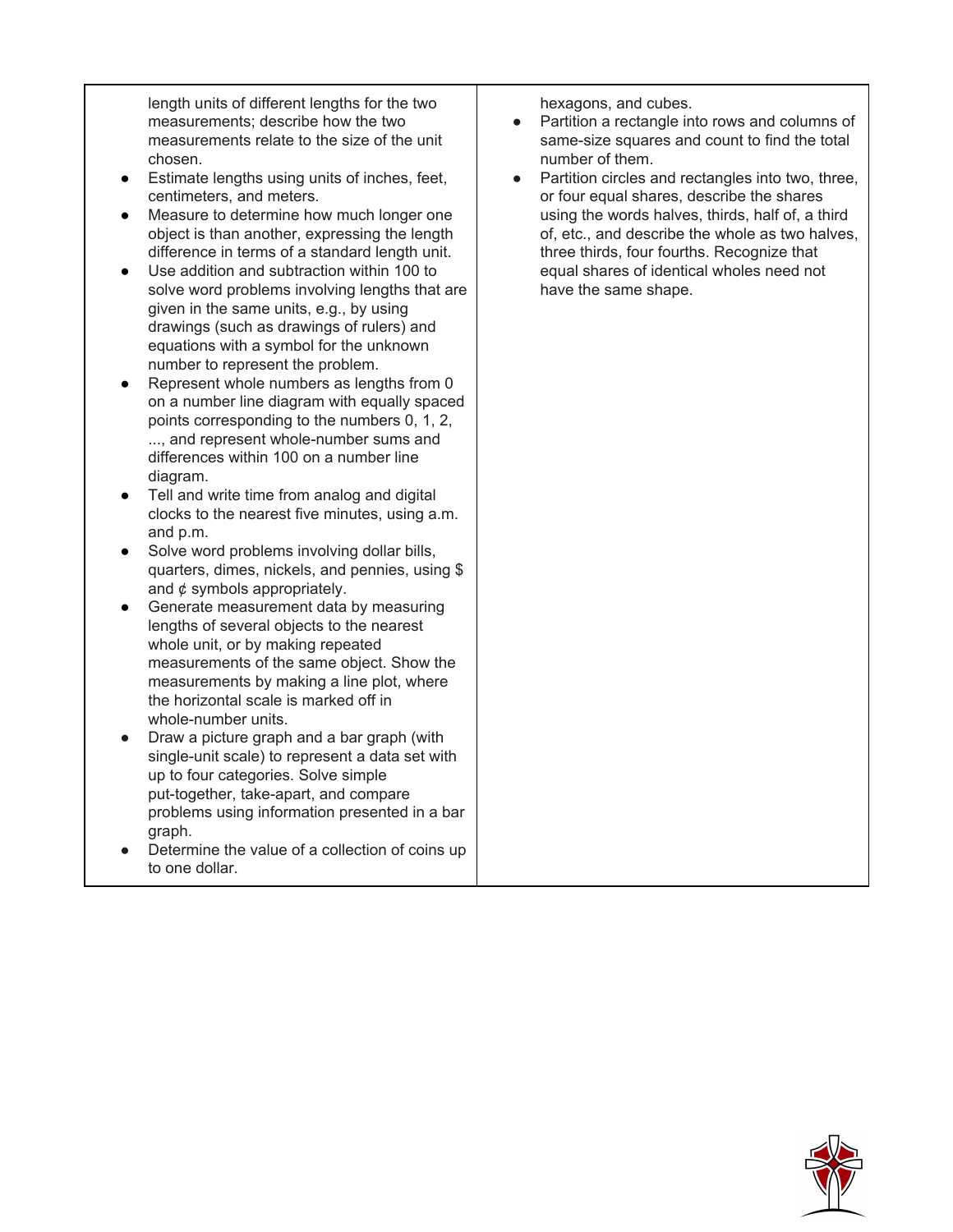# **2nd Grade: Science**

## Matter and Interactions

- Identify and demonstrate safe practices during classroom and outdoor investigations, including wearing safety goggles, washing hands, and using materials appropriately.
- Describe the importance of safe practices.
- Collect data from observations using simple equipment such as hand lenses, primary balances, thermometers, and non-standard measurement tools.
- Record and organize data using pictures, numbers, and words.
- Communicate observations and justify explanations using student-generated data from simple descriptive investigations.
- Compare results of investigations with what students and scientists know about the world.
- Identify and explain a problem in his/her own words and propose a task and solution for the problem such as lack of water in a habitat.
- Make predictions based on observable patterns.
- Identify what a scientist is and explore what different scientists do.
- Measure and compare organisms and objects using non-standard units that approximate metric units.
- Plan and conduct an investigation to describe and classify different kinds of materials by their observable properties.
- Observe different states of matter.
- Use tools and materials to design and build a variety of objects from a small set of pieces.
- Analyze data obtained from testing different materials to determine which materials have the properties that are best suited for an intended purpose.
- Make observations to construct an evidence-based account of how an object made of a small set of pieces can be disassembled and made into a new object or shape.
- Demonstrate that things can be done to materials to change their physical properties such as cutting, folding, sanding, and melting.
- Combine materials that when put together can do things that they cannot do by themselves such as building a tower or a bridge and justify the selection of those materials based on their physical properties.
- Plan and conduct an investigation to determine the effect of heating or cooling a substance.
- Construct an argument with evidence that some changes caused by heating or cooling can be reversed and some cannot. (i.e. *ice to water, pop popcorn*)
- Identify and discuss how heating and cooling are important to everyday life.
- Classify matter by physical properties, including shape, relative mass, relative temperature, texture, flexibility, and whether material is a solid or liquid.
- Distinguish between natural and manmade resources.

### Earth's Systems

- Make observations from media to construct an evidence-based account that Earth events can occur quickly or slowly, some are too slow to observe in a lifetime. (i.e. *formation of Grand Canyon, erosion of mountains*)
- Make observations to construct an evidence-based account that wind and water can change the shape of the land. (i.e. *canyons, sea caves, Great Arches National Park*)
- Compare multiple solutions designed to slow or prevent wind or water from changing the shape of the land.
- Construct an argument supported by evidence for how using technology impacts the natural world. (i.e. *use of sea wall, dams, levies*)
- Discuss how God calls us to be good stewards of the Earth and to shape the natural world wisely.
- Develop a model to represent the shapes and kinds of land and bodies of water in an area. (i.e. *play dough models of landforms, construction paper treasure map showing landforms*)
- Explore the processes in the water cycle including evaporation, condensation, and precipitation as

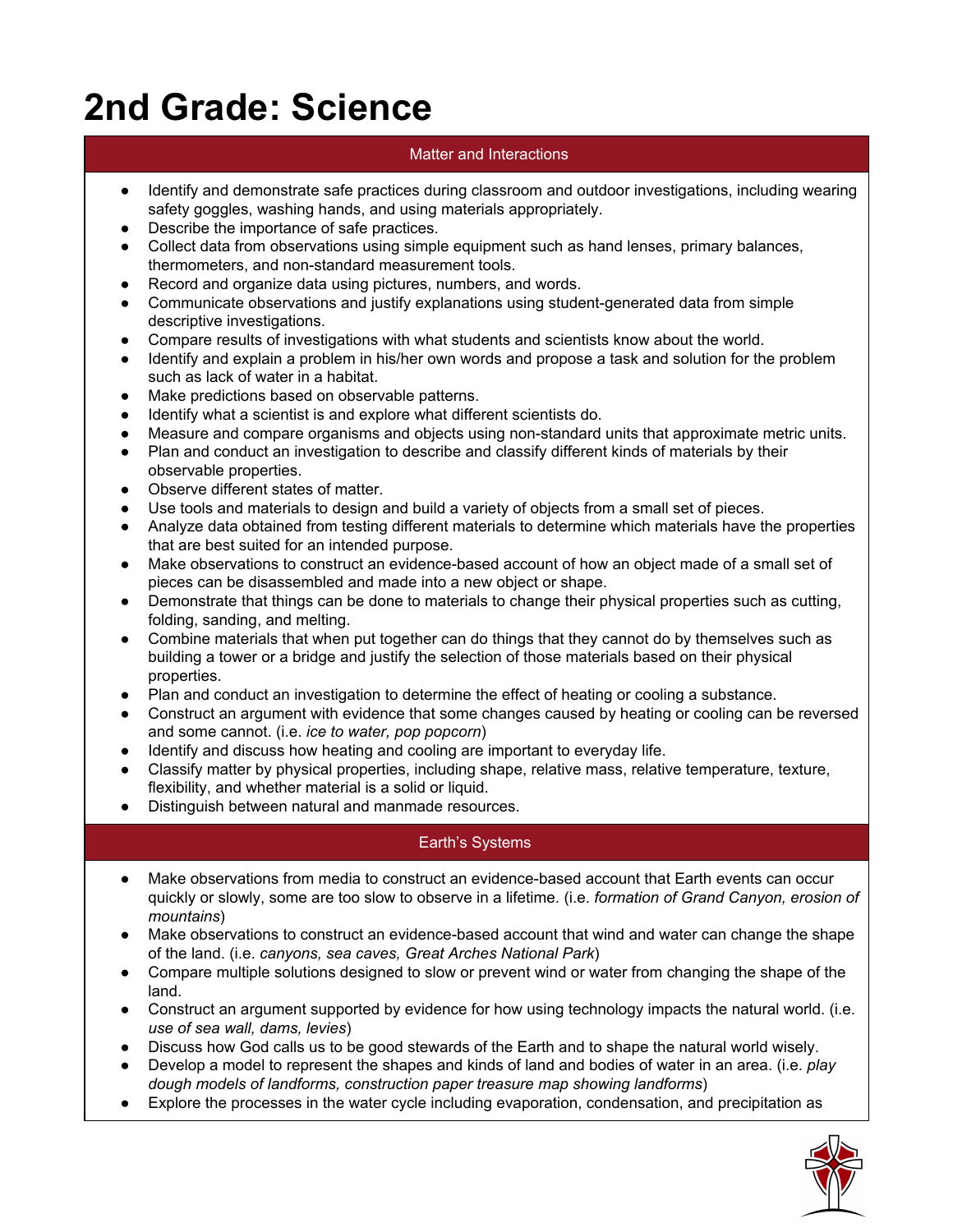connected to weather conditions.

- Observe and describe physical properties of natural sources of water including color and clarity.
- Identify and describe a variety of natural sources of water including streams, lakes, and oceans.
- Identify and compare the properties of natural sources of freshwater and saltwater.
- Obtain information to identify where water is found on Earth and that it can be solid or liquid.
- Identify and demonstrate how to use, conserve, and dispose of natural resources and materials such as conserving water and reuse or recycling of paper, plastic, and metal.
- Obtain information using various texts, text features (e.g., *headings, tables of contents, glossaries, electronic menus, icons*), and other media that will be useful in answering a scientific question.
- Observe and describe rocks by size, texture, and color.
- Identify and compare the properties of natural sources of freshwater and saltwater.
- Distinguish between natural and manmade resources.
- Measure, record, and graph weather information, including temperature, wind conditions, precipitation, and cloud coverage, in order to identify patterns in the data.
- Identify the importance of weather and seasonal information to make choices in clothing, activities, and transportation.
- Explore the processes in the water cycle, including evaporation, condensation, and precipitation, as connected to weather conditions.
- Observe, describe, and record patterns of objects in the sky, including the appearance of the Moon.

| List evidence to support the explanation that<br>Make observations of plants and animals to<br>$\bullet$<br>$\bullet$<br>traits can be influenced by the environment.<br>compare the diversity of life in different | <b>Biological Evolution</b> | <b>Heredity</b> |  |
|---------------------------------------------------------------------------------------------------------------------------------------------------------------------------------------------------------------------|-----------------------------|-----------------|--|
| (Example: a dog with too much food, plants<br>habitats.<br>without water).<br>Observe changes that are part of a simple life<br>$\bullet$<br>cycle of a plant: seed, seedling, plant, flower,<br>and fruit.         |                             |                 |  |

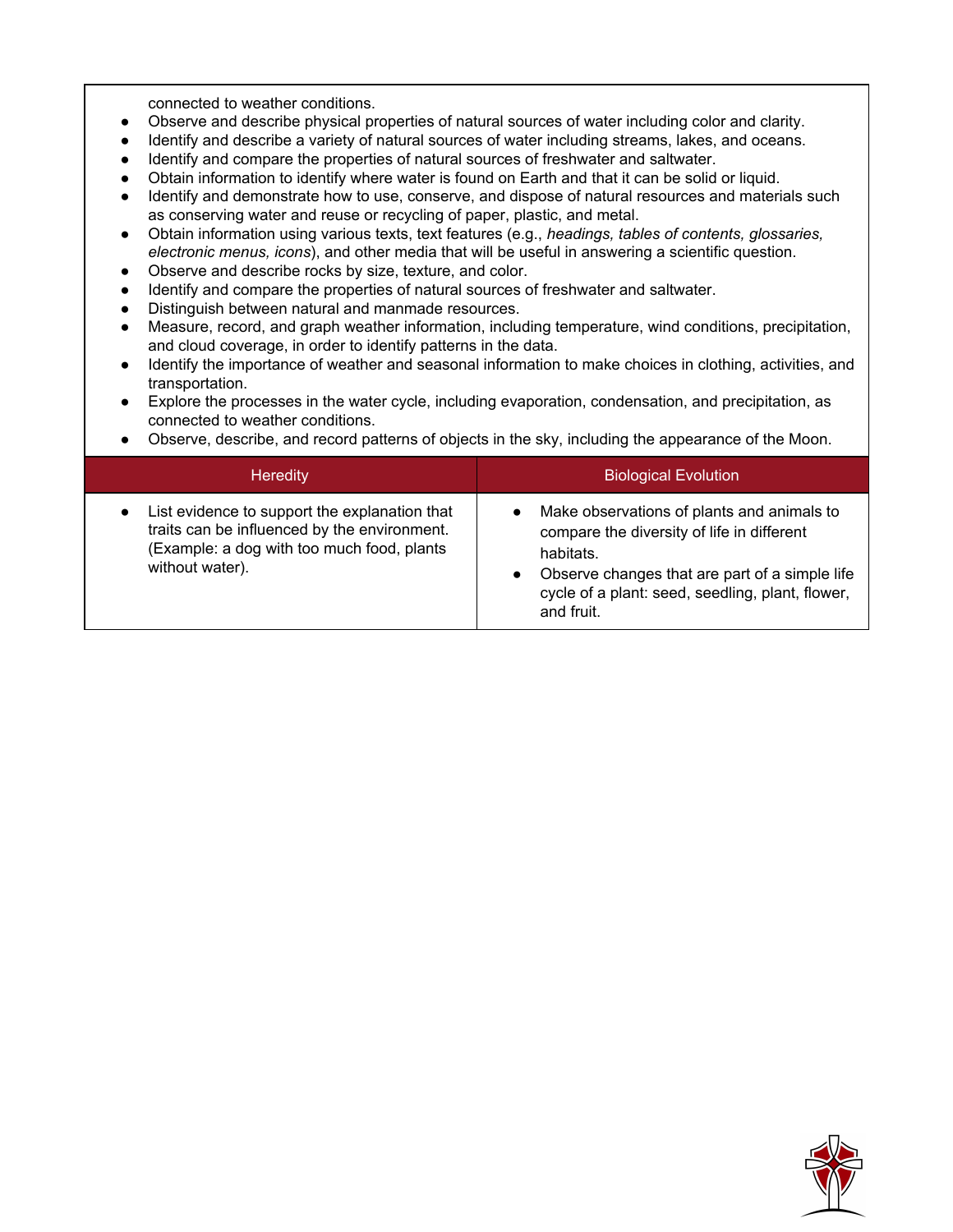# **2nd Grade: Social Studies**

| <b>Culture</b>                                                                                                                                                                                                                                                                                                                                                                                                                                                                                                                                                                                                                                                                                                                                                                                                                                                                                      | <b>History</b>                                                                                                                                                                                                                                                                                                                                                                                                                                                                                                                                                                                                                                                                                                                                                                                                                                                                                                                                                                                                                                                                                                                                                                                                                                                                                                                                                                                                                                                                                            |
|-----------------------------------------------------------------------------------------------------------------------------------------------------------------------------------------------------------------------------------------------------------------------------------------------------------------------------------------------------------------------------------------------------------------------------------------------------------------------------------------------------------------------------------------------------------------------------------------------------------------------------------------------------------------------------------------------------------------------------------------------------------------------------------------------------------------------------------------------------------------------------------------------------|-----------------------------------------------------------------------------------------------------------------------------------------------------------------------------------------------------------------------------------------------------------------------------------------------------------------------------------------------------------------------------------------------------------------------------------------------------------------------------------------------------------------------------------------------------------------------------------------------------------------------------------------------------------------------------------------------------------------------------------------------------------------------------------------------------------------------------------------------------------------------------------------------------------------------------------------------------------------------------------------------------------------------------------------------------------------------------------------------------------------------------------------------------------------------------------------------------------------------------------------------------------------------------------------------------------------------------------------------------------------------------------------------------------------------------------------------------------------------------------------------------------|
| The student understands the significance<br>$\bullet$<br>of works of art in the local community.<br>The student is expected to:<br>Identify selected stories, poems,<br>$\circ$<br>statues, paintings, and other<br>examples of the local cultural<br>heritage; and<br>Explain the significance of<br>$\circ$<br>selected stories, poems, statues,<br>paintings, and other examples of<br>the local cultural heritage.<br>Identify the significance of various ethnic<br>and/or cultural celebrations and compare<br>them.<br>Describe how cultures have similarities<br>and differences in their beliefs, values,<br>cohesion, and diversity.<br>Determine how cultures may adapt in<br>response to changing needs and<br>concerns.<br>Describe the major contributions that<br>important people make to shape the:<br>Community<br>$\circ$<br><b>State</b><br>$\circ$<br><b>Nation</b><br>$\circ$ | The student understands how various<br>$\bullet$<br>sources provide information about the<br>past and present. The student is expected<br>to:<br>Identify several sources of<br>$\circ$<br>information about a given period<br>or event such as reference<br>materials, biographies,<br>newspapers, and electronic<br>sources<br>Describe various evidence of the<br>$\circ$<br>same time period using primary<br>sources such as photographs,<br>journals, and interviews<br>The student understands the concepts of<br>time and chronology. The student is<br>expected to:<br>Describe the order of events by<br>$\circ$<br>using designations of time periods<br>such as historical and present<br>times<br>Apply vocabulary related to<br>$\circ$<br>chronology, including past,<br>present, and future<br>Create and interpret timelines for<br>$\circ$<br>events in the past and present.<br>Understand how historical figures shaped<br>our:<br>Community<br>$\bigcirc$<br><b>State</b><br>$\circ$<br><b>Nation</b><br>$\circ$<br>Explain the concept of time and<br>chronology by:<br>Describing the order of events<br>$\circ$<br>using historical and present time<br>Understanding the meaning of the<br>$\circ$<br>words: past, present, and future<br>Explain the significance of monuments<br>and government buildings in the:<br>Community<br>$\circ$<br><b>State</b><br>$\circ$<br><b>Nation</b><br>$\circ$<br>Describe and explain the significance of<br>national celebrations such as: |

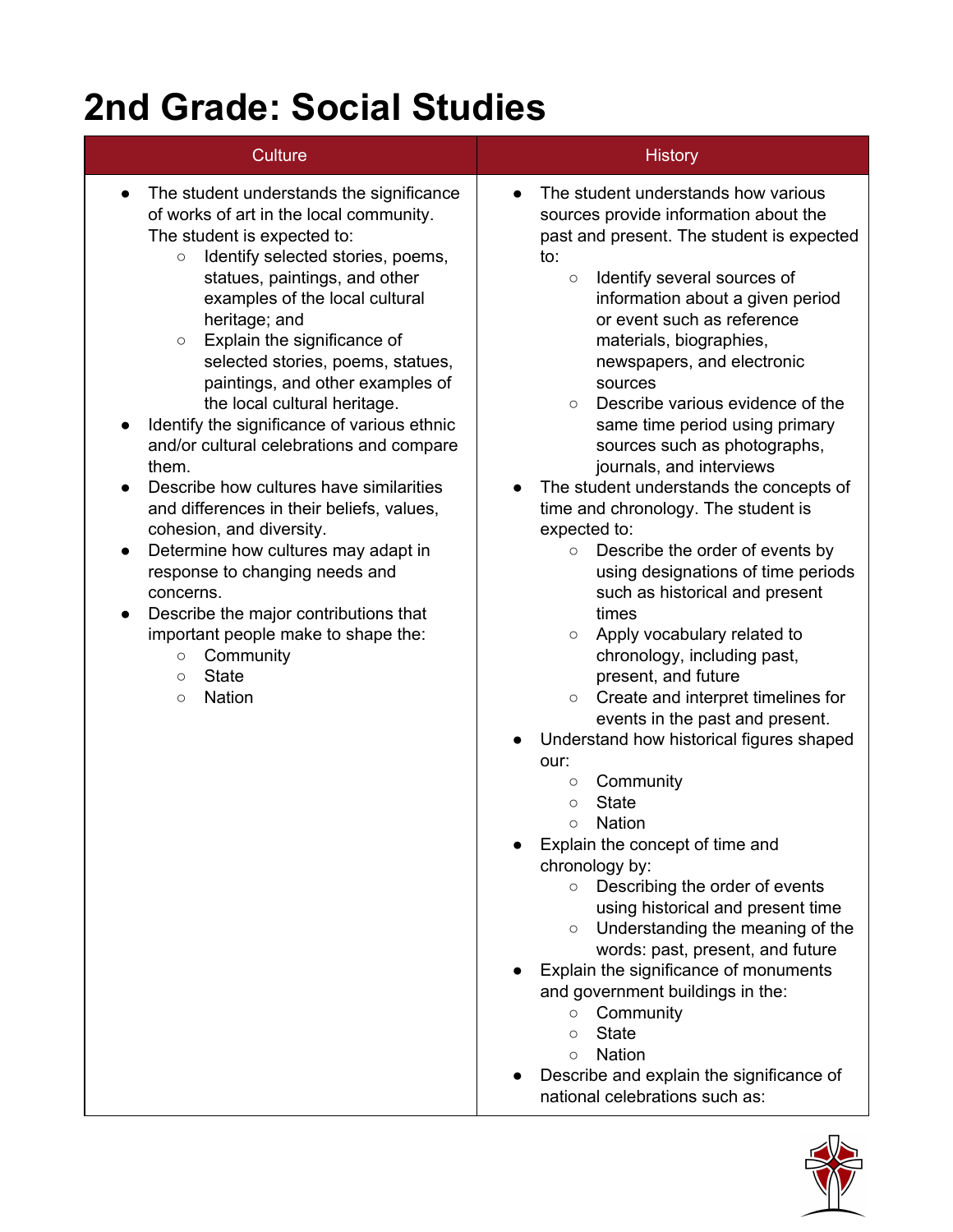|                                                                                                                                                                                                                                                                                                                                                                                                                                                                                                                                              | Independence Day<br>O<br><b>Memorial Day</b><br>$\circ$<br>Veterans' Day<br>$\circ$<br>Cinco de Mayo<br>$\circ$<br>Christmas<br>$\circ$<br>Thanksgiving<br>$\circ$<br>The student understands how historical<br>figures, patriots, and good citizens helped<br>shape the community, state, and nation.<br>The student is expected to:<br>Identify contributions of historical<br>$\circ$<br>figures, including Thurgood<br>Marshall, Irma Rangel, John<br>Hancock, and Theodore<br>Roosevelt, who have influenced<br>the community, state, and nation<br>Identify historical figures such as<br>$\circ$<br>Amelia Earhart, W. E. B. DuBois,<br>Robert Fulton, and George<br>Washington Carver who have<br>exhibited individualism and<br>inventiveness<br>Explain how people and events<br>$\circ$<br>have influenced local community<br>history.<br>Understand the historical significance of<br>landmarks and celebrations in the<br>Community<br>$\circ$<br><b>State</b><br>$\circ$<br><b>Nation</b><br>$\circ$ |
|----------------------------------------------------------------------------------------------------------------------------------------------------------------------------------------------------------------------------------------------------------------------------------------------------------------------------------------------------------------------------------------------------------------------------------------------------------------------------------------------------------------------------------------------|--------------------------------------------------------------------------------------------------------------------------------------------------------------------------------------------------------------------------------------------------------------------------------------------------------------------------------------------------------------------------------------------------------------------------------------------------------------------------------------------------------------------------------------------------------------------------------------------------------------------------------------------------------------------------------------------------------------------------------------------------------------------------------------------------------------------------------------------------------------------------------------------------------------------------------------------------------------------------------------------------------------------|
| Geography                                                                                                                                                                                                                                                                                                                                                                                                                                                                                                                                    | Government                                                                                                                                                                                                                                                                                                                                                                                                                                                                                                                                                                                                                                                                                                                                                                                                                                                                                                                                                                                                         |
| Compare and contrast urban, suburban,<br>and rural communities<br>Explain how people depend on the<br>physical environment and natural<br>resources to meet basic needs<br>The student understands how humans<br>use and modify the physical environment.<br>The student is expected to:<br>Identify ways in which people have<br>$\circ$<br>modified the physical environment<br>such as building roads, clearing<br>land for urban development and<br>agricultural use, and drilling for oil;<br>Identify positive and negative<br>$\circ$ | Describe basic elements and functions of<br>government including rules and laws<br>Identify functions of governments<br>$\circ$<br>such as establishing order,<br>providing security, and managing<br>conflict<br>Examine the importance of governmental<br>services in the community such as:<br>Police<br>$\circ$<br>Fire<br>$\circ$<br>Judicial courts<br>$\circ$<br>Library<br>O<br>School<br>$\circ$<br>Parks<br>O                                                                                                                                                                                                                                                                                                                                                                                                                                                                                                                                                                                            |

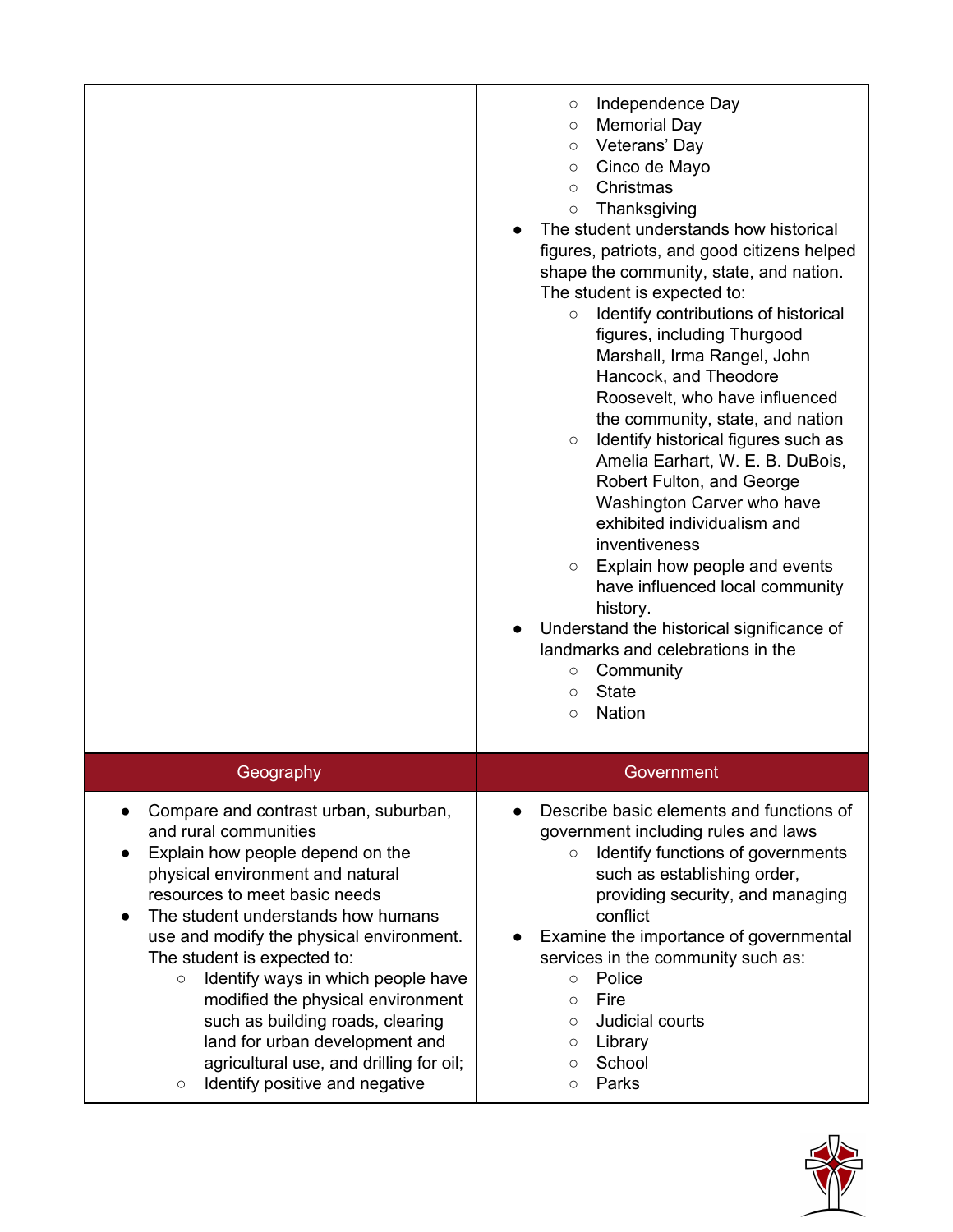consequences of human modification of the physical environment such as the use of irrigation to improve crop yields

- The student understands how physical characteristics of places and regions affect people's activities and settlement patterns. The student is expected to:
	- Describe how natural resources and natural hazards affect activities and settlement patterns;
	- Explain how people depend on the physical environment and natural resources to meet basic needs
	- Identify the characteristics of different communities, including urban, suburban, and rural, and how they affect activities and settlement patterns.
- Use simple geographic tools such as maps and globes to identify:
	- Compass rose
	- Cardinal directions
	- Legend/map keys
- Using a map or globe, determine the regional places of significance in the:
	- Community
	- State
	- Nation
- Compare and contrast the characteristics and information from various sources pertinent to places and regions in the:
	- Community
	- State
	- Nation
- Locate places of significance on a map such as:
	- Texas state capitol
	- Major cities in Texas
	- United States capitol
	- Countries that border the United **States**
- Using a map or globe, identify:
	- Major landforms
	- Bodies of water
	- Continents
- Discuss how physical characteristics of places and regions affect people's
- Identify how citizens participate in their own governance through staying informed of what public officials are doing, providing input to them, and volunteering to participate in government functions.
- Describe how the government taxes citizens to pay for services.
- Explain the process of electing and appointing public officials.
- Identify how church officials are elected.
- Name and briefly describe the functions and the role of church officials such as:
	- Pope
	- Cardinal
	- Bishop (Arch)
	- Priest (Pastor)
- Describe the rights and responsibilities of citizens to participate in their own governance through:
	- Voting
	- Staying informed
	- Providing input
	- Volunteering in government functions

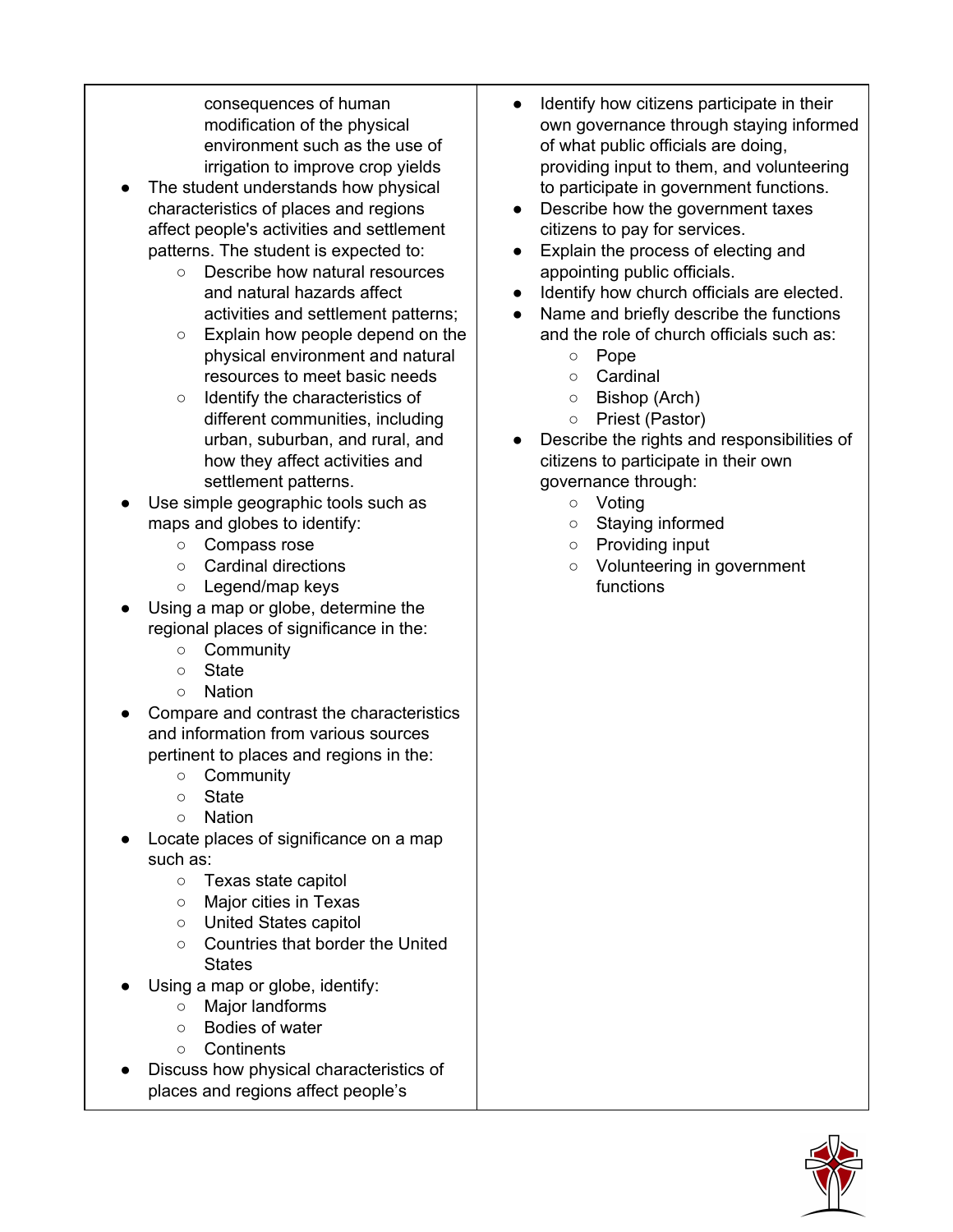| activities and settlement patterns by:<br>Evaluate weather and seasonal<br>$\circ$<br>patterns<br>Analyze natural resources and<br>$\bigcirc$<br>natural hazards                                                                                                                                                                                                                                                                                                                                                                                                                                                                                                                                                                                                                                                                                                                                                                                                                                                                                                                                                                        |                                                                                                                                                                                                                                                                                                                                                                                                                                                                                                                                                                                                                                                                                                                                                                                                                                                                                                                                                                                                                                                                                                                                                         |  |
|-----------------------------------------------------------------------------------------------------------------------------------------------------------------------------------------------------------------------------------------------------------------------------------------------------------------------------------------------------------------------------------------------------------------------------------------------------------------------------------------------------------------------------------------------------------------------------------------------------------------------------------------------------------------------------------------------------------------------------------------------------------------------------------------------------------------------------------------------------------------------------------------------------------------------------------------------------------------------------------------------------------------------------------------------------------------------------------------------------------------------------------------|---------------------------------------------------------------------------------------------------------------------------------------------------------------------------------------------------------------------------------------------------------------------------------------------------------------------------------------------------------------------------------------------------------------------------------------------------------------------------------------------------------------------------------------------------------------------------------------------------------------------------------------------------------------------------------------------------------------------------------------------------------------------------------------------------------------------------------------------------------------------------------------------------------------------------------------------------------------------------------------------------------------------------------------------------------------------------------------------------------------------------------------------------------|--|
| Economics                                                                                                                                                                                                                                                                                                                                                                                                                                                                                                                                                                                                                                                                                                                                                                                                                                                                                                                                                                                                                                                                                                                               | Citizenship                                                                                                                                                                                                                                                                                                                                                                                                                                                                                                                                                                                                                                                                                                                                                                                                                                                                                                                                                                                                                                                                                                                                             |  |
| Understand the value of work as it relates<br>to providing income to purchase<br>needs/wants and goods/services.<br>Distinguish between producing and<br>consuming.<br>Identify ways in which people are both<br>$\bullet$<br>producers and consumers.<br>Trace the development of a product from<br>$\bullet$<br>a natural resources to a finished product<br>recognizing the impact of technology.<br>Trace the evolution of a product from<br>$\bullet$<br>concept, design, marketing, and sales to<br>a finished product recognizing the impact<br>of technology.<br>Explain the purpose of markets and how<br>competition gives buyers choices and<br>economic incentives.<br>Understand how various organizations,<br>$\bullet$<br>such as banks, help people achieve<br>economic goals by:<br>Saving<br>$\bigcirc$<br>Investing<br>$\circ$<br>Borrowing money<br>$\circ$<br>Explain the choices people in the United<br>States free enterprise system can make<br>about:<br>Earning<br>$\circ$<br>Spending<br>$\circlearrowright$<br>Saving money<br>$\circlearrowright$<br>Where to live<br>$\circ$<br>Where to work<br>$\circ$ | Identify and model characteristics of<br>$\bullet$<br>contemporary community leaders.<br>Recognize important customs, symbols,<br>$\bullet$<br>and celebrations that represent American<br>beliefs and principals contributing to our<br>national identity such as:<br>United States and State Pledges<br>$\circ$<br>of Allegiance<br>Patriotic songs<br>$\circ$<br>Identify selected symbols such as<br>$\circ$<br>state and national birds and<br>flowers and patriotic symbols such<br>as the U.S. and Texas flags and<br><b>Uncle Sam</b><br>Identify how selected customs,<br>$\circ$<br>symbols, and celebrations reflect<br>an American love of individualism,<br>inventiveness, and freedom.<br>List and discuss characteristics of good<br>$\bullet$<br>citizenship of historical figures including:<br><b>Paul Revere</b><br>$\circ$<br>Abigail Adams<br>$\circ$<br>Sojourner Truth<br>$\circ$<br>Identify and explain characteristics of<br>good citizenship relating to Catholic<br>Social Teachings such as:<br>Honesty<br>$\circ$<br>Responsibility<br>$\circ$<br>Acceptance<br>$\circlearrowright$<br>Cooperation<br>$\circlearrowright$ |  |
| <b>Global Connections</b>                                                                                                                                                                                                                                                                                                                                                                                                                                                                                                                                                                                                                                                                                                                                                                                                                                                                                                                                                                                                                                                                                                               |                                                                                                                                                                                                                                                                                                                                                                                                                                                                                                                                                                                                                                                                                                                                                                                                                                                                                                                                                                                                                                                                                                                                                         |  |
| Explain and illustrate how people and places are connected around the globe through:<br>Trade<br>$\circ$<br>Communication<br>$\circlearrowright$<br><b>Recreation/Sports</b><br>$\circlearrowright$<br><b>Travel</b><br>$\circ$<br>Economy<br>$\circ$<br>Describe global connections in the local community that affect our daily lives through:                                                                                                                                                                                                                                                                                                                                                                                                                                                                                                                                                                                                                                                                                                                                                                                        |                                                                                                                                                                                                                                                                                                                                                                                                                                                                                                                                                                                                                                                                                                                                                                                                                                                                                                                                                                                                                                                                                                                                                         |  |